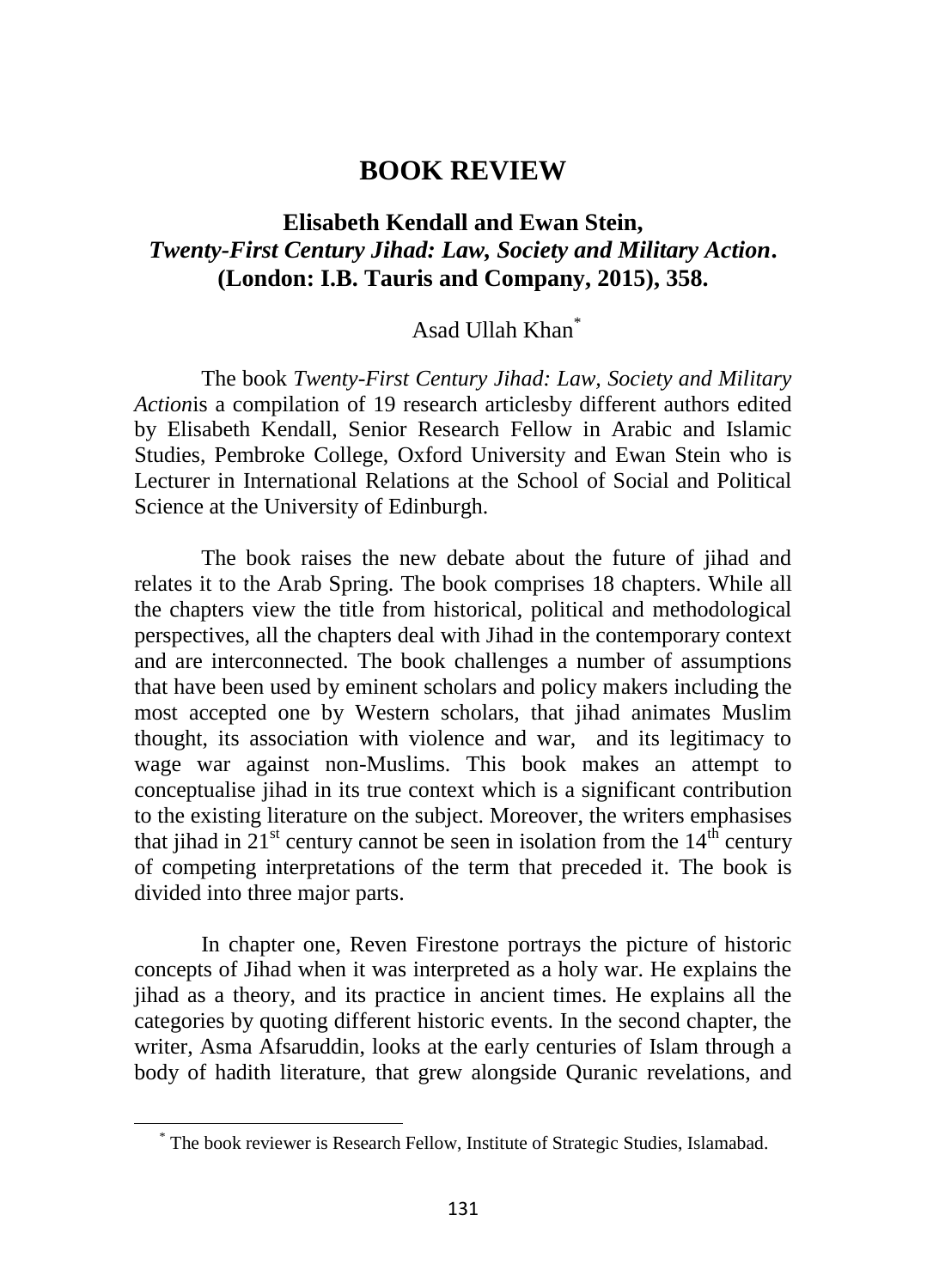which presented competing views over the definition of Jihad. The writer analyses some relevant reports of the two early hadith compilers: The yemni scholar Abd al Razzaq al Sanami and the Iranian historian Abd Allah abn Muhammad ibn abi Shaye.

Roberta Denaro,in the third chapter, narrates the development of the concept of martyrdom and explains how it was shaped in the early hadith literature. Mustafa Baig, in chapter four, explains the nonmilitary aspects of jihad in the context of " kitab al Jihad" which is considered a key book of Islamic jurisprudence and is primarily concerned with Muslim armies entering non-Muslim lands and vice versa. In the chapter five, the refined research by Russell Hopley explores the Almoravid intervention in Andalusia in the late eleventh and early twelfth century, which flexed the concept of jihad to suit political imperatives of that time. He analyses letters written by the leaders and jurists during these centuries. The study of Jihad in the context of Sufism is done in chapter six by Gavin Picken, who relates the Sufi concept of combating the soul and the greater Jihad in classical Islam.

Sami Zubaida, in chapter seven, highlights the roots of sectarian jihad in the Arabian Peninsula and Iraq, quoting their political and historical contingency. The chapter details the sectarian jihad in the context of Saudi-Iran ideological differences. Mansour Alnogaidan, looks at the phenomenon of jihadin chapter eight, and explains how it became externalised and associated with combating threats to Islamic community, such as,the Israeli occupation of Palestine and the Soviet invasion of Afghanistan.

In chapter nine, Hossam Tammam an analyst of Islamic movements, examines the idea of jihad in reference to the writings of Sayyid Qutb and jihadist groups in the 1970s. He analyses the situation of Egypt in this regard. Endorsing Tammam, Ewan Stein the author of chapter ten, contends that the revolution of January 25, 2011 happened because the Muslim brotherhood in Egypt has been engaged with jihad discourse. This non-violent dimension Jihad of brotherhood was conceived primarily as a mechanism for the islamisation of state and society.

Naeem Jeenah, the author of chapter 11 gives a detailed account of how the Muslim activists in South Africa came to articulate the idea